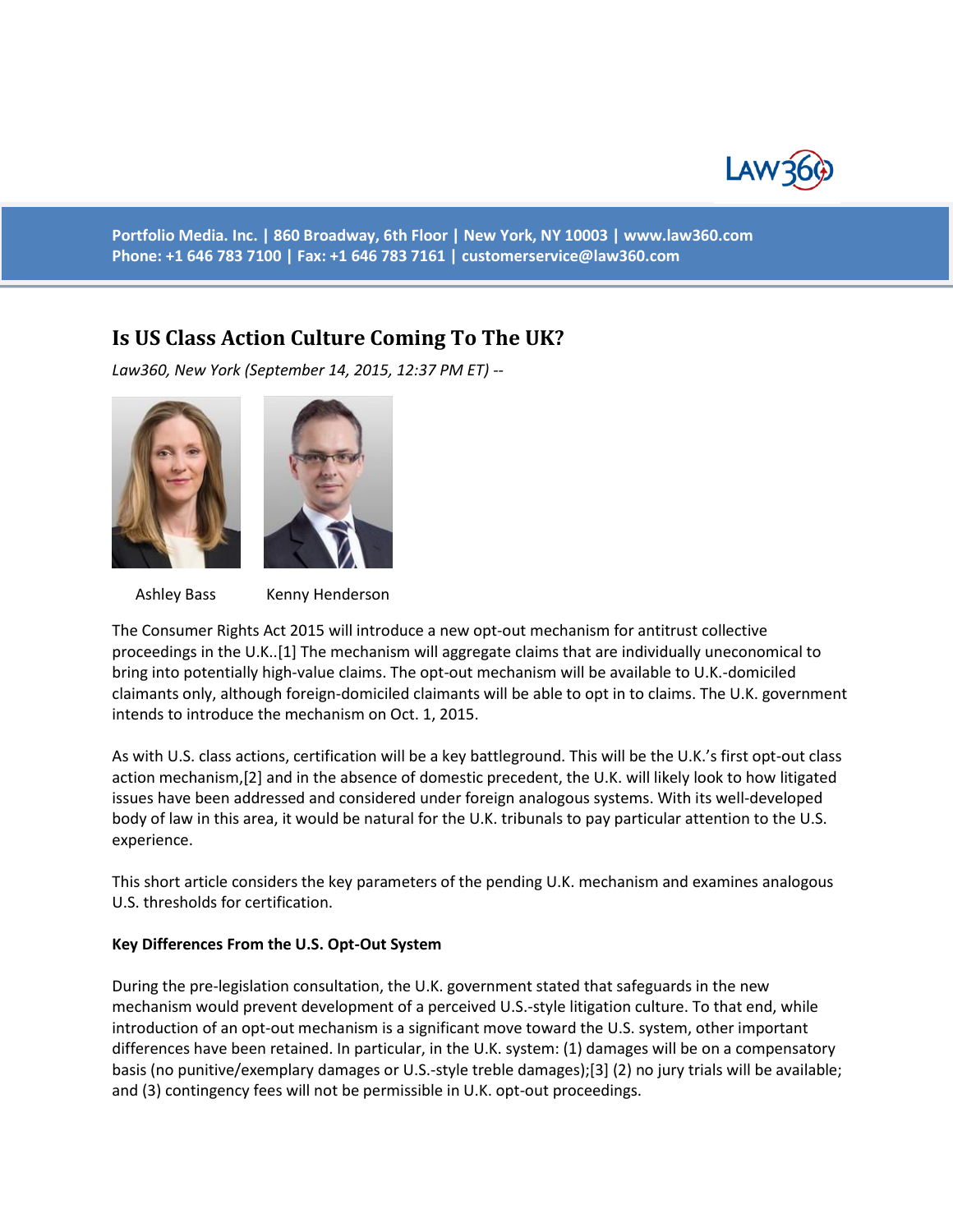Furthermore, the usual English litigation approach to cost-shifting will be retained. Two-way cost shifting imposes significant settlement pressures and discourages frivolous claims, as claimants face the risk of paying defendant fees. The new U.K. opt-out mechanism imposes the adverse cost risk on the class representative rather than on the individual class members; thus, third-party funding will likely be needed to indemnify proposed representatives. The representative's ability to pay an adverse costs order is a factor when determining the suitability of the proposed representative at the certification stage, and so funding may be examined at this point.

# **Certification Under the CRA**

Collective actions under the Consumer Rights Act must be brought before the U.K.'s specialist antitrust tribunal, the Competition Appeals Tribunal (CAT). The circumstances in which certification is approved, through grant of a collective proceedings order, are set out in the CRA, as supplemented by the CAT's procedural rules.[4] In short, there are three stages to certification: (1) suitability of the proposed class representative;[5] (2) eligibility of the claims for collective redress;[6] and (3) whether a collective claim should proceed on an opt-in or on an opt-out basis.[7] The CRA and draft CAT rules set out broad parameters for the CAT's assessment of each stage, including nonexhaustive factors that the CAT should consider, but the framework gives the CAT broad discretion.[8]

## **Comparisons With the U.S. Certification Standards**

The test to be applied by the CAT when granting CPOs as set forth in the draft CAT rules bears a number of similarities to the test applied by the U.S. courts under Rule 23 of the Federal Rules of Civil Procedure. In order for the U.S. courts to certify a class action, Rule 23(a) of the FRCP requires: (1) that "the class is so numerous that joinder of all members is impracticable"; (2) that "there are questions of law or fact common to the class"; (3) that "the claims or defenses of the representative parties are typical of the claims or defenses of the class"; and (4) that "the representative parties will fairly and adequately protect the interests of the class." Additional requirements are grafted onto class certification in FRCP 23(b), which requires that common issues "predominate over any questions affecting only individual members" and that the class action mechanism is "superior to other available means for fairly and efficiently adjudicating the controversy."

In the U.S., the words of the statute as set forth in FRCP 23 are meaningful and drive a substantial portion of the analysis of class certification claims in antitrust cases. For example, class certification defense frequently focuses on whether common issues truly "predominate" and whether the claims of the putative class representative are "typical" of the claims of the class.

Interestingly, despite the apparent overall similarities between the U.K. and U.S. rules, on examining the wording of the key tests, certain differences start to emerge. For example, the relevant provision in the draft CAT rules requires that the claims of the class raise "common issues", i.e., the "same, similar or related issues of fact or law."[9] However, Rule 23(b)(3) of the FRCP states that "the questions of law or fact common to class members predominate over any questions affecting only individual members." Notably, in the U.S., not only must there be common issues (as in the U.K.), but there must also be more "commonality" than not between the claimants' various claims.

Similarly, Rule 79(1)(c) of the draft CAT rules requires that the proposed claims are "suitable to be brought in collective proceedings", while the U.S. equivalent, Rule 23(b)(3) of the FRCP, states that the proposed class action must be "superior to other available methods."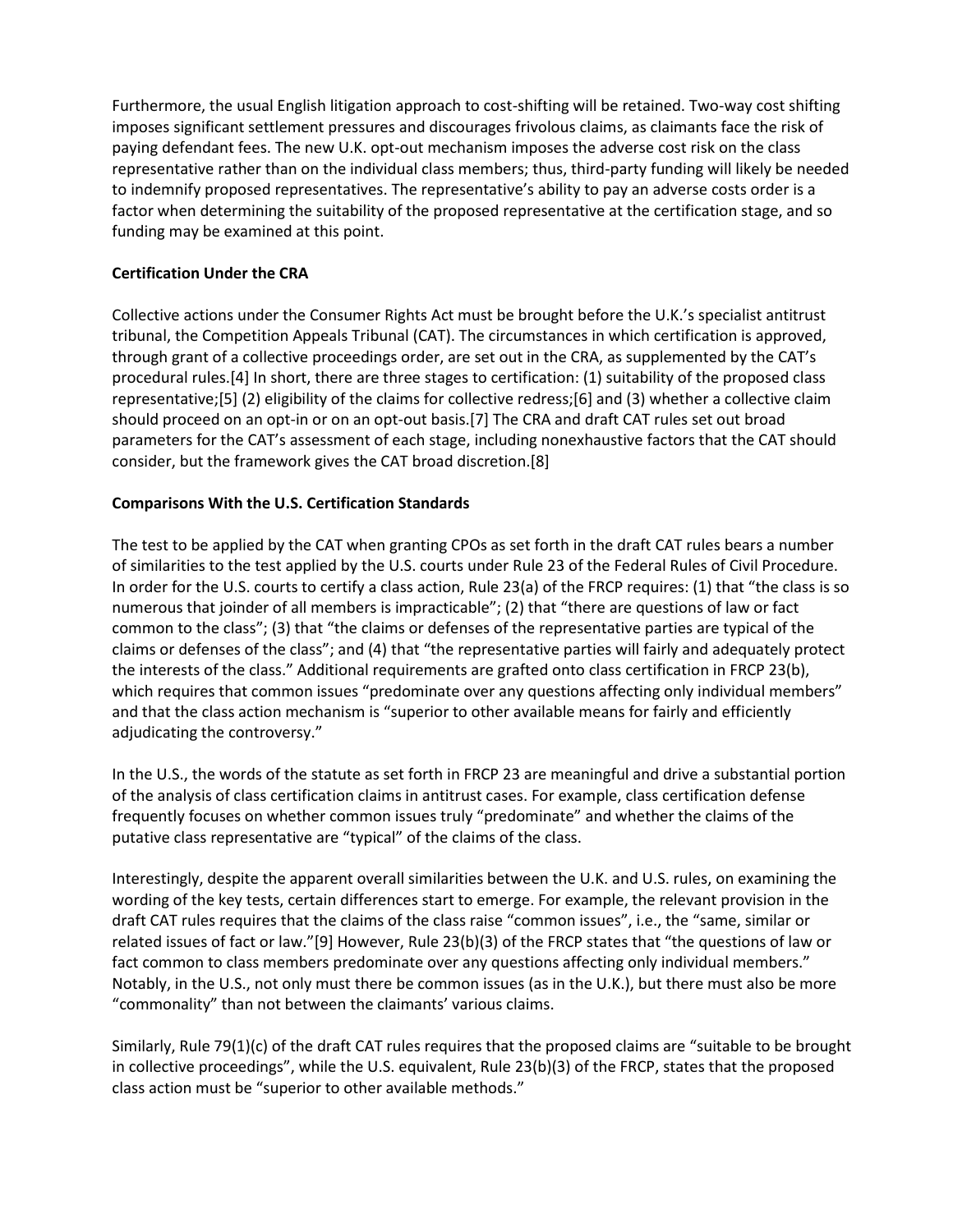And, FRCP 23 requires that the claims or defenses of the representative party are "typical" of the claims or defenses of the class; however, the CRA and the draft CAT rules contain no similar "typicality" language.

Perhaps these are simply linguistic differences in emphasis, and only time will tell whether the rules applied by the CAT translate into different outcomes than would arise in the U.S. Given the U.K.'s stated concern on the perceived excesses of the U.S. litigation culture, in particular the excesses generated by class action litigation, one would have thought that the U.K. government would have gone to great pains to ensure that the rules governing CPOs were as stringent as, if not more stringent than, the U.S. analogues. Yet the looseness of some of the language leaves open questions as to how the CAT will apply the rules in practice and how the standards for CPOs will develop.

Perhaps the perceived excesses of the U.S. class action culture will be avoided in the U.K. solely through shunning treble damages, jury trials and contingency fees for out-opt claims. Nonetheless, defendants in the U.K. will be well served to argue that the rules for certification should be applied stringently and that CPOs should not be granted lightly. The CAT appears to have a significant amount of discretion in how to apply the CPO rules, and prudent defendants will explore arguments against certification that have proven effective in the U.S., based on similar statutory language. Indeed, U.K. defendants could look to a number of recent important victories by the U.S. antitrust defense bar that have gone some way to making class certification more difficult.[10]

## **Impact of the New Opt-Out Mechanism**

The legislative framework for antitrust claims in Europe is undergoing a period of significant change, with initiatives at both the EU and member state level. The recently passed Antitrust Damages Directive[11] is intended to facilitate antitrust damage claims, and requires that member states apply certain minimum standards to facilitate such claims. Notably, however, the Antitrust Damages Directive does not mandate that member states introduce a collective redress mechanism, leaving these matters up to individual member states.[12]

Although other European jurisdictions have introduced collective redress regimes, the U.K.'s opt-out system is far more expansive and will further cement the U.K.'s position as the jurisdiction of choice for antitrust damages cases. For example, Portugal has had an opt-out system for many years, but it is rarely used. Belgium introduced an opt-out mechanism in September 2014.[13] But, the Belgian mechanism is more restrictive than the UK mechanism as to who may be a class representative, which may hinder development of Belgian antitrust class actions. Further like the U.K. system, the opt-out element of the Belgian mechanism is restricted to persons domiciled within the jurisdiction, which will also limit the impact of Belgian claims given the relatively small size of the Belgian population and economy. None of these systems comes anywhere near the anticipated popularity of the impending U.K. system.

As a further observation, early collective action claims in the U.K. will be hard fought, particularly at the certification stage, with the plaintiff and defense bars eager to establish precedents. If the mechanism proves effective, there will likely be a significant uptick in antitrust claims in the U.K. This may particularly be the case with respect to consumer suits. Indirect purchasers have standing to bring claims in Europe,[14] but prior to introduction of this mechanism, typical claims were from direct purchasers or at least those sufficiently high in the distribution chain to have bought sufficient goods or services to make a claim economically viable. New opt-out claims will now likely be brought also on behalf of consumers at the end of the distribution chain, adding an additional level of exposure for defendants.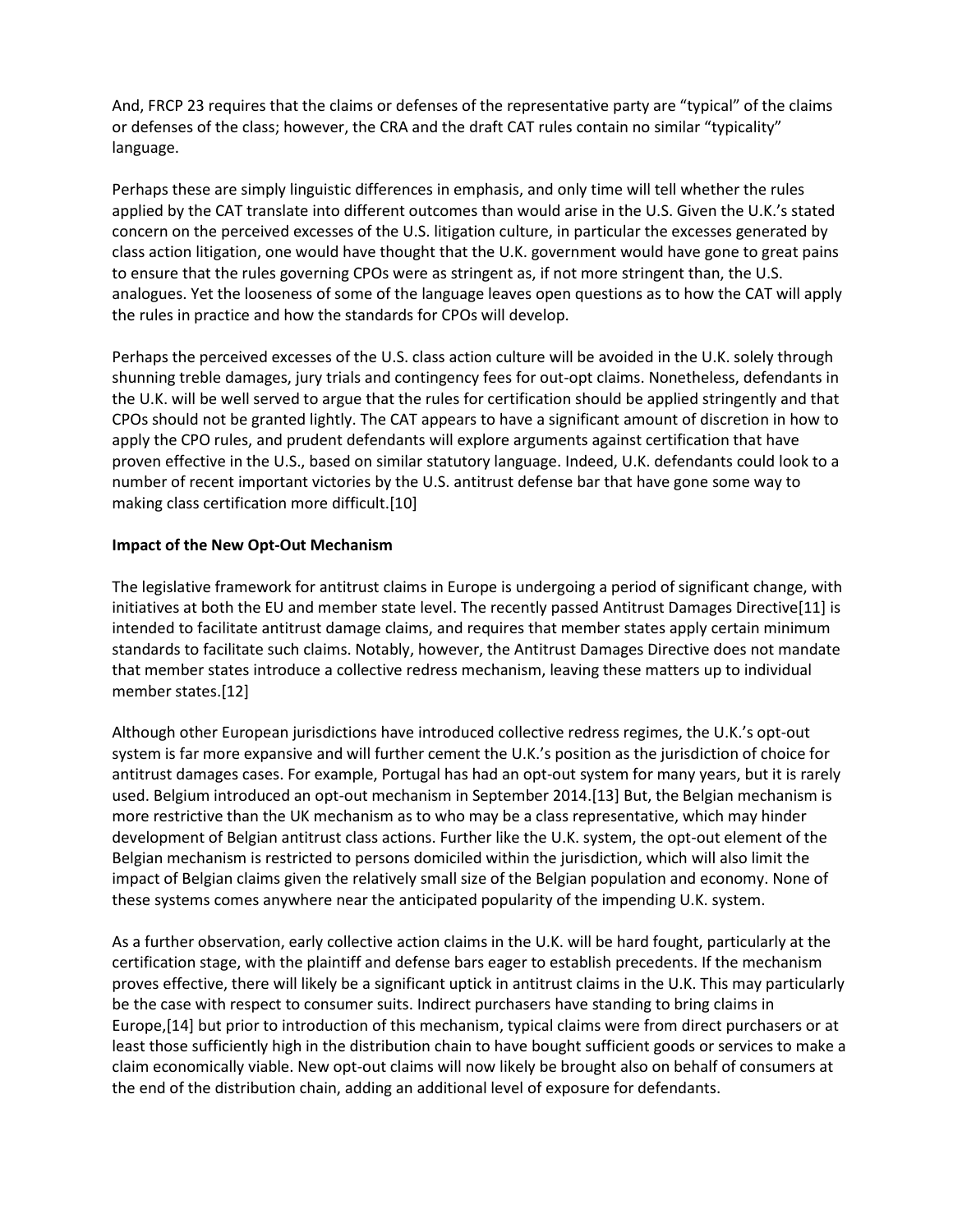Thus, given the potential for a significant expansion of collective claims in the U.K., defendants faced with such claims must craft an early strategy to manage and defeat certification. Given the similarities between the U.K. and U.S. standards for certification, any defendant in the U.K. should consider whether there are defense strategies that have developed in the U.S. that may be called upon to help defeat certification in a particular case once the cases come knocking.

—By Ashley Bass and Kenny Henderson, Covington & Burling LLP

*Ashley Bass is a partner in Covington's Washington, D.C., office. Kenny Henderson is special counsel in the firm's London office.*

*The opinions expressed are those of the author(s) and do not necessarily reflect the views of the firm, its clients, or Portfolio Media Inc., or any of its or their respective affiliates. This article is for general information purposes and is not intended to be and should not be taken as legal advice.*

[1] The CRA introduces other reforms in this context, such as new opt-out collective settlements. However, this article focusses on the new opt-out mechanism.

[2] The English Civil Procedure Rules ("CPR") Part 19.6, provide for a 'Representative Action', with some similarities to opt-out class actions. However, this mechanism has rarely been used effectively, and its use was rejected by both the High Court and the Court of Appeal in the antitrust claim of Emerald Supplies Ltd v British Airways[2010] EWHC Civ 1284 (Court of Appeal), on account of the class members not having the "same interest."

[3] CRA, sch. 8, para. 6, 47C(1).

[4] The CAT Rules were published in their proposed final form on 8 September 2015 as Statutory Instrument No. 1648 of 2015 ("Draft CAT Rules").

[5] CRA, sch. 8, para. 5, 47B(5)(a), 47B(8), Draft CAT Rules, r 78.

[6] CRA, sch. 8, para. 5, 47B(5)(b), 47B(6), Draft CAT Rules, r 79.

[7] Draft CAT Rules, r 79(3).

[8] The UK Government has also announced its intention to update the CAT's Procedural Guidelines, which supplement the CAT Rules, but the proposed updates have not yet been published.

[9] Draft CAT Rules, rr 79(1)(b) and 73(2).

[10] The Supreme Court has recently reaffirmed on multiple occasions that litigation should be conducted by individuals, with class actions as the exception. See e.g.,Comcast Corp. v. Behrend, 133 S. Ct. 1426, 1432 (2013), "[t]he class action is 'an exception to the usual rule that litigation is conducted by and on behalf of the individual named parties only.'"; Am. Express Co. v. Italian Colors Restaurant, 133 S. Ct. 2304, 2310 (2013), "[Rule 23] imposes stringent requirements for certification that in practice exclude most claims."

[11] 2014/104/EU